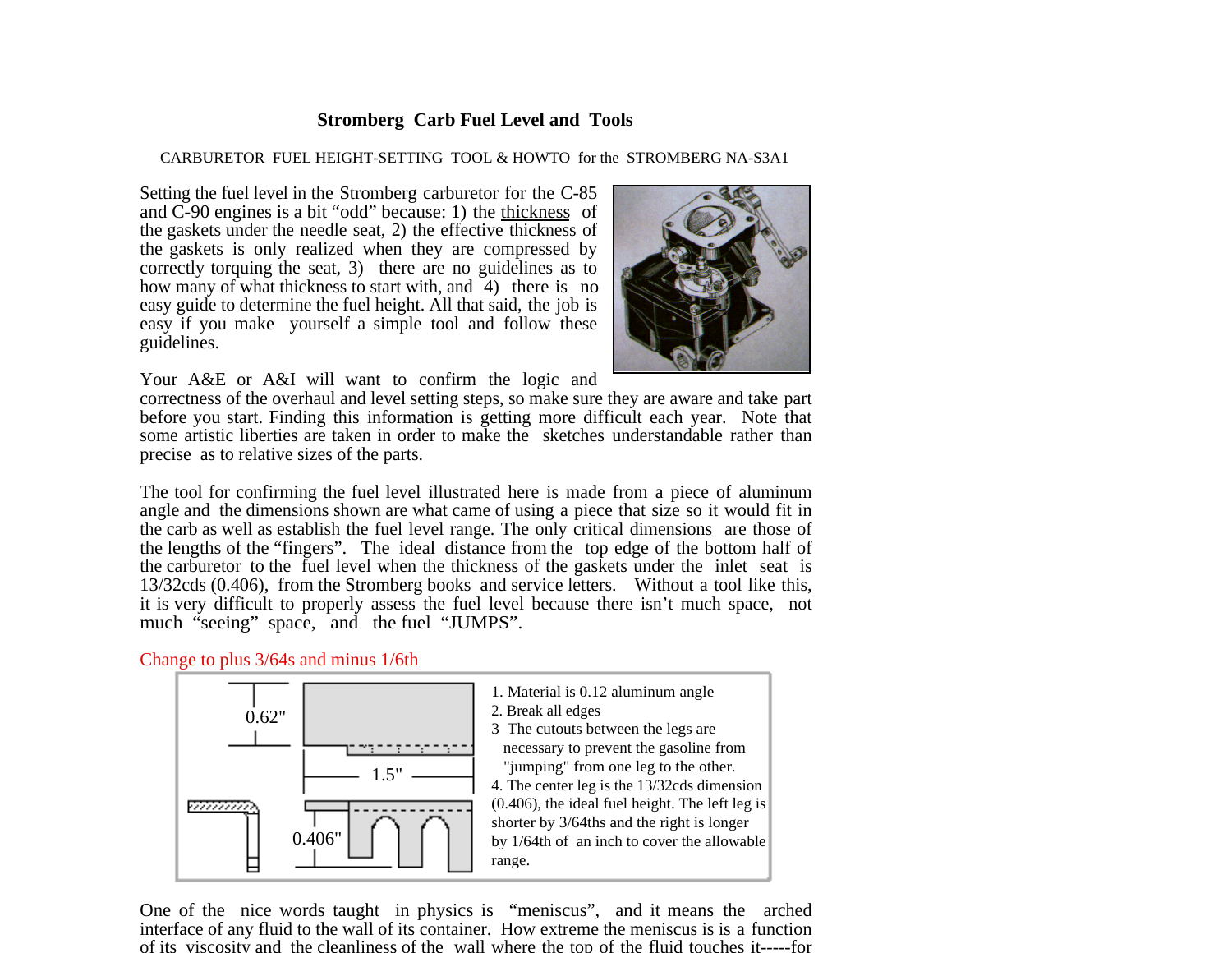Note that there is a separation between the fingers; if you assume that a stairstep arrangement for the fingers would be easier to make and would be just as good, be forewarned that the meniscus which forms on the long finger as it dips into the fuel will lead to a capillary movement of fuel which makes it appear that the shorter finger (s) is the actual depth, but when you make the tool as shown with the separation, there is no capillary action between fingers and so you get the best assessment of the level. The usual caveat of: "break all edges" is included on the sketch, and it is important to make sure there are no burrs on the bottom ends of the fingers because any little projection would start the climb of the fuel on the finger.

change to 3/64ths shorter and 1/64th longer. get rid of 0/12 and make 0.12



It is important, whatever tool is used to measure the depth of the fuel, to make sure the measurement is made away from the wall of the carburetor. Unless there is a gap between the tool and the wall of the carburetor as shown, two things can modify the apparent depth, and



these are: 1) the slight radius of the tool corner can sit up on the edge of the carburetor, making it easy to misjudge the height of the fuel, and 2) that bugaboo of the action of capillary action by fuel between the wall and the tool will force the fuel to climb a surprising amount. There isn't much play room between the wall of the carburetor and the float, so we are talking here about a 1/16th or an 1/8th separation of tool to wall.

The four scenes of the figure following illustrate the four possibilities of the fuel level---- ---much too low, next, deep enough to touch the finger which is 2/64ths (2/64ths is used here because the tolerances of the level and the thickness of the gaskets under the seat are discussed in 64ths by Stromberg, so I have stayed with their convention) too long and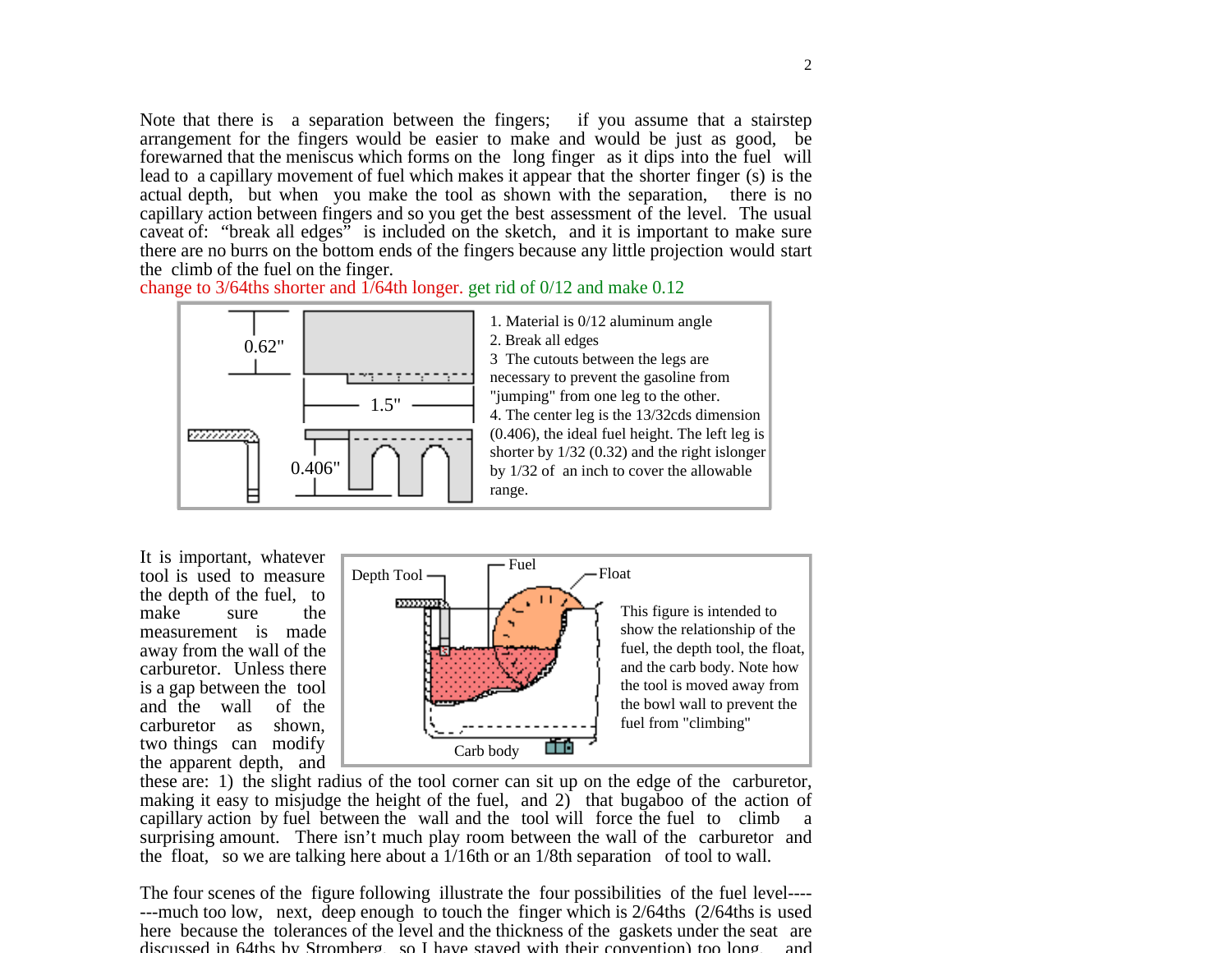

## Carburetor Nozzle Torquing Tool

The tool here allows torquing the nozzle; without a tool such as this, a secure attachment to the nozzle during tightening is impossible unless one has a deep, deep socket wrench which will fit the nozzle. The tool shown here is easy to make if one has access to a torch since the wrenches can be easily bent in the vise once made red hot. If you are really good at buying wrenches, you could get a combination wrench, with the box end for the nozzle and the open end the correct size to to fit your torque wrench, normally 3/8ths or 1/2 inch-------if the open end is not exactly the size needed to fit the torque wrench, the open end can easily be opened to the correct size with a mill or simply a good file and some patience. It is important to torque the



nozzle, just as it is critically necessary to torque the needle valve seat.

The fuel inlet needle seat, made of brass, looks something like this and it has two portions of a wide slot which are to be used to install and torque or remove the seat. Screwdrivers the size necessary to properly fit in both slot portions at the same time are few and far between, but it is important to use something with a wide enough and thick enough blade that there will be no tearout or burring, so we recommend the following tool.



This tool, a bit made to be used with a socket wrench, is just the ticket for installing or removing the needle seat since the size of the blade ensures a snug fit in the